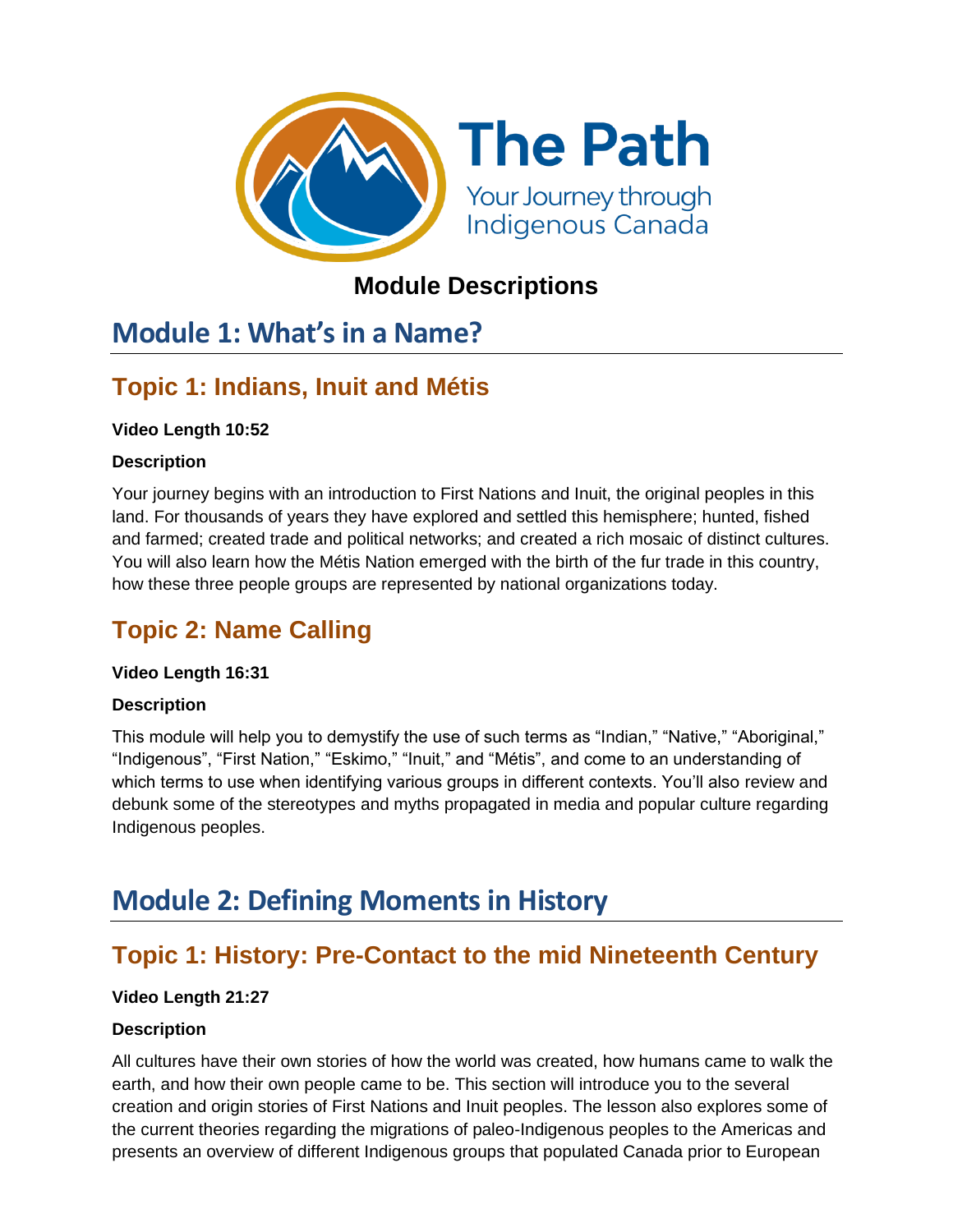contact. The video also describes the First Nations who lived in what is now called Alberta as well as important Indigenous legal, ceremonial and hunting practices which include hunting for buffalo; as well as the Sun Dance.

### **Topic 2: Inuit across the North**

#### **Video Length 13:44**

#### **Description**

This topic will introduce pre-contact Inuit culture, the major milestones that have impacted Inuit since the arrival of Europeans, and how each unique Inuit region came to be shaped and defined through the land claim process.

# **Module 3: More Defining Moments in History**

### **Topic 1: A Colonial History**

#### **Video Length 29:32**

#### **Description**

This topic will address some of the defining moments that have shaped the realities faced by Indigenous peoples. These include: the colonial relationship established by the *Indian Act*; the tragic legacy of residential schools; Métis resistances, Métis scrip, the hardships imposed by forced Inuit relocations; the tuberculosis epidemic and Indian hospitals, the fostering out and adoption of Indigenous children during the "Sixties Scoop"; and the underlying causes and events that fueled the Oka Crisis.

## **Topic 2: Indigenous History of Alberta**

#### **Video Length 27:04**

#### **Description**

The fur trade brought an influx of European and other First Nation voyageurs, traders, and entrepreneurs to what is now Alberta. In this section, you will learn about how the Métis became instrumental as interpreters, guides, and traders. You will also learn about the hardships of the Métis in Alberta, caused by policies such as Métis scrip and the oppression that occurred after the Northwest Resistance of 1885. This video also explains the importance of Treaties 6, 7 and 8 and includes some Alberta-specific stories of the impacts of colonialism described in Topic 1.



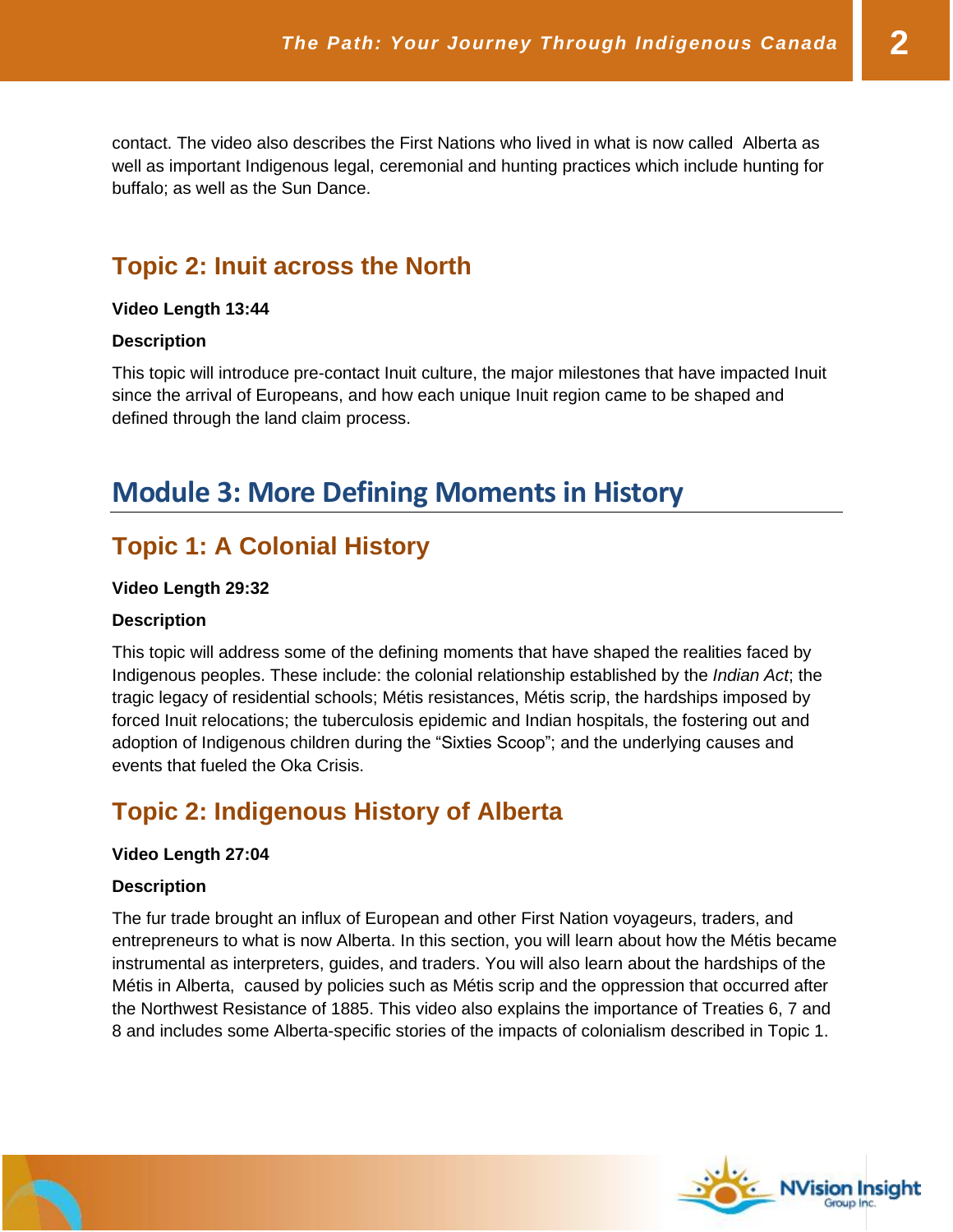## **Topic 3: Milestones Along the Path**

#### **Video Length 14:00**

#### **Description**

Although relationships between Indigenous peoples and Canada have been marked by conflict, there is progress. This video highlights the resilience demonstrated by First Nations, Inuit and Métis peoples through four decades as they seek a renewed relationship with Canada. Topics include the birth of social movements like Idle No More, the creation of the Truth and Reconciliation Commission and the Inquiry into Missing and Murdered Indigenous Women. Finally, this section will introduce you to some successful Indigenous artists and public figures.

# **Module 4: It's the Law!**

### **Topic 1: Understanding Historical Treaties and Métis Assertion of Rights**

#### **Video Length 19:24**

#### **Description**

In the previous modules, you learned about Canada's historic relationship with First Nations, Inuit and Métis. In this topic, you will learn about the historical and legal framework that underlies Canada's current legal and constitutional relationship with Indigenous peoples. Historic treaties helped to define that relationship. You will also learn about the various ways that the Métis Nation has and continues to assert rights.

### **Topic 2: Understanding Aboriginal and Métis Rights, Aboriginal Title and Modern Treaties**

#### **Video Length 27:12**

#### **Description**

The previous topic discussed the historic treaties, and the measures undertaken by the First Nations, Inuit, and Métis, to assert their rights. This topic discusses the resurgence of Indigenous rights spurred by the Federal government's "White Paper." It distinguishes between modern-day treaties and historic and "numbered" treaties and explains how the courts and international law have helped Indigenous people to assert their rights. This section also describes land claims and self-government agreements in Alberta.